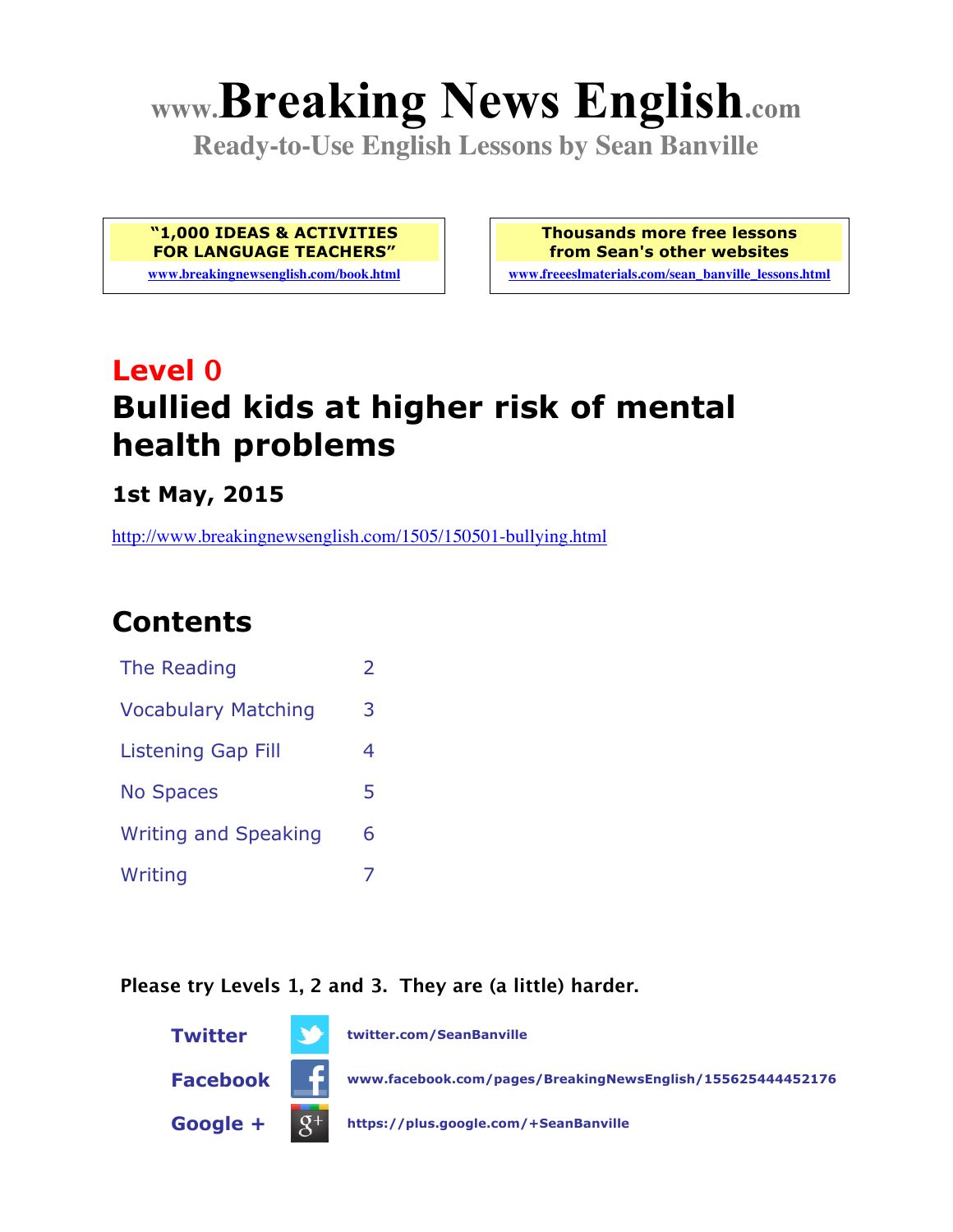### **THE READING**

From http://www.breakingnewsenglish.com/1505/150501-bullying.html

A study says bullied children are more likely to have mental health problems when they are adults. They can be depressed and stressed. They sometimes try to hurt themselves. People think bullying is a normal part of childhood. A researcher said bullying is not a harmless part of growing up. He said it has serious effects.

Bullying is a worldwide problem. Many children do not go to school. Their exam results become bad so they do not go to university. They sometimes have serious illnesses. They have problems with jobs and relationships. Parents must do more to stop bullying. They must teach their children how to be with other children.

Sources: http://www.**livescience**.com/50641-bullying-child-maltreatment-mental-health.html http://www.**medicaldaily**.com/mental-health-suffers-more-bullied-children-those-abused-adults-331098 http://www.**healthline**.com/health-news/for-kids-bullying-by-peers-is-worse-than-abuse-fromadults-042815#4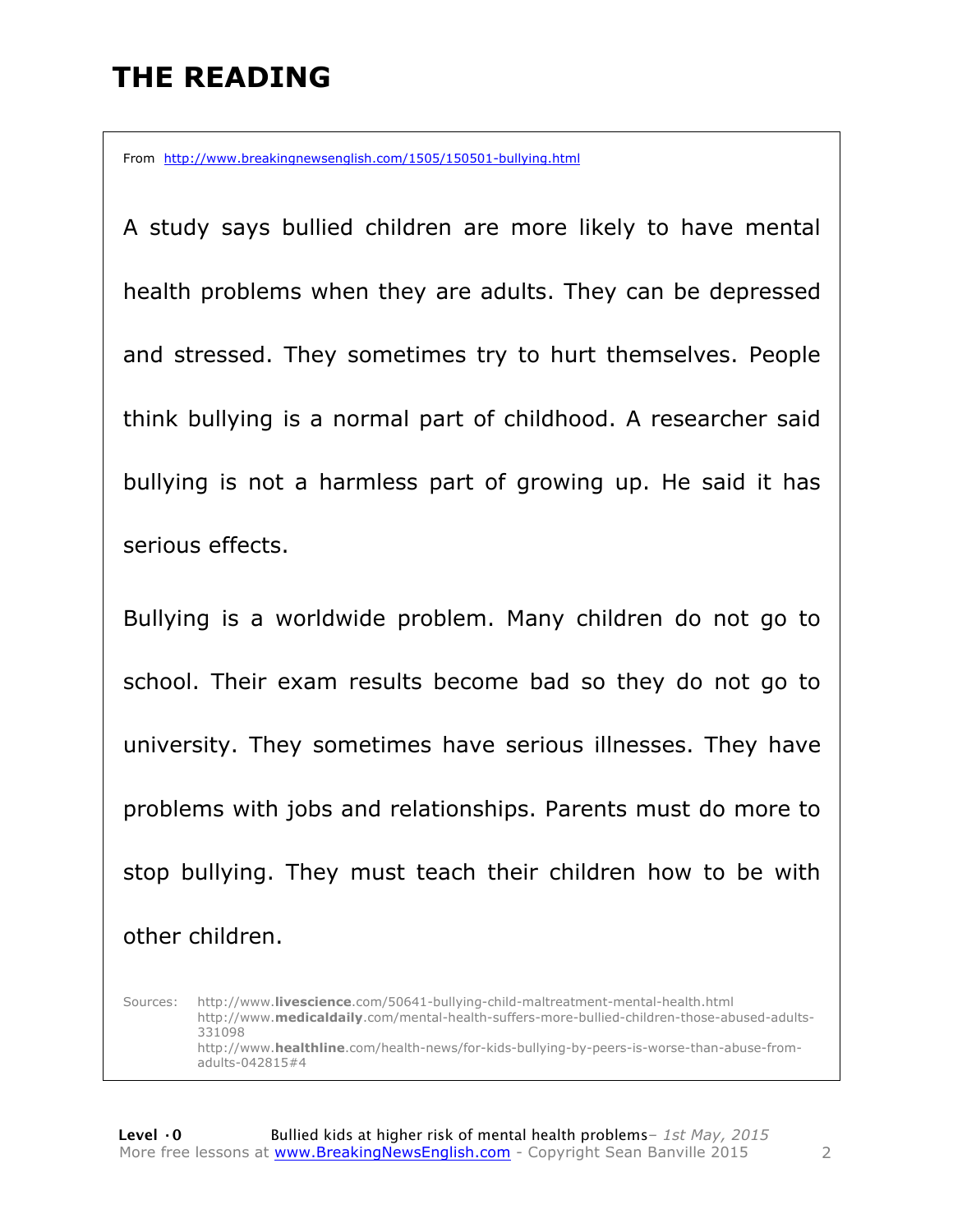# **VOCABULARY MATCHING**

From http://www.breakingnewsenglish.com/1505/150501-bullying.html

#### **PARAGRAPH ONE:**

| 1.            | bullied children are       | a. | themselves    |
|---------------|----------------------------|----|---------------|
| $\mathcal{L}$ | mental health              | b. | more likely   |
| 3.            | when they are              | c. | of growing up |
| 4.            | be depressed               | d. | problems      |
| 5.            | They sometimes try to hurt | e. | effects       |
| 6.            | a normal part of           | f. | and stressed  |
| 7.            | not a harmless part        | g. | adults        |
| 8.            | He said it has serious     | h. | childhood     |

#### **PARAGRAPH TWO:**

| 1. | Bullying is a worldwide      | a. | results           |
|----|------------------------------|----|-------------------|
| 2  | Many children do not         | b. | and relationships |
| 3. | exam                         | c. | bullying          |
| 4. | they do not go               | d. | go to school      |
| 5. | serious                      | e. | problem           |
| 6. | problems with jobs           | f. | to university     |
| 7. | Parents must do more to stop | g. | other children    |
| 8. | how to be with               | h. | illnesses         |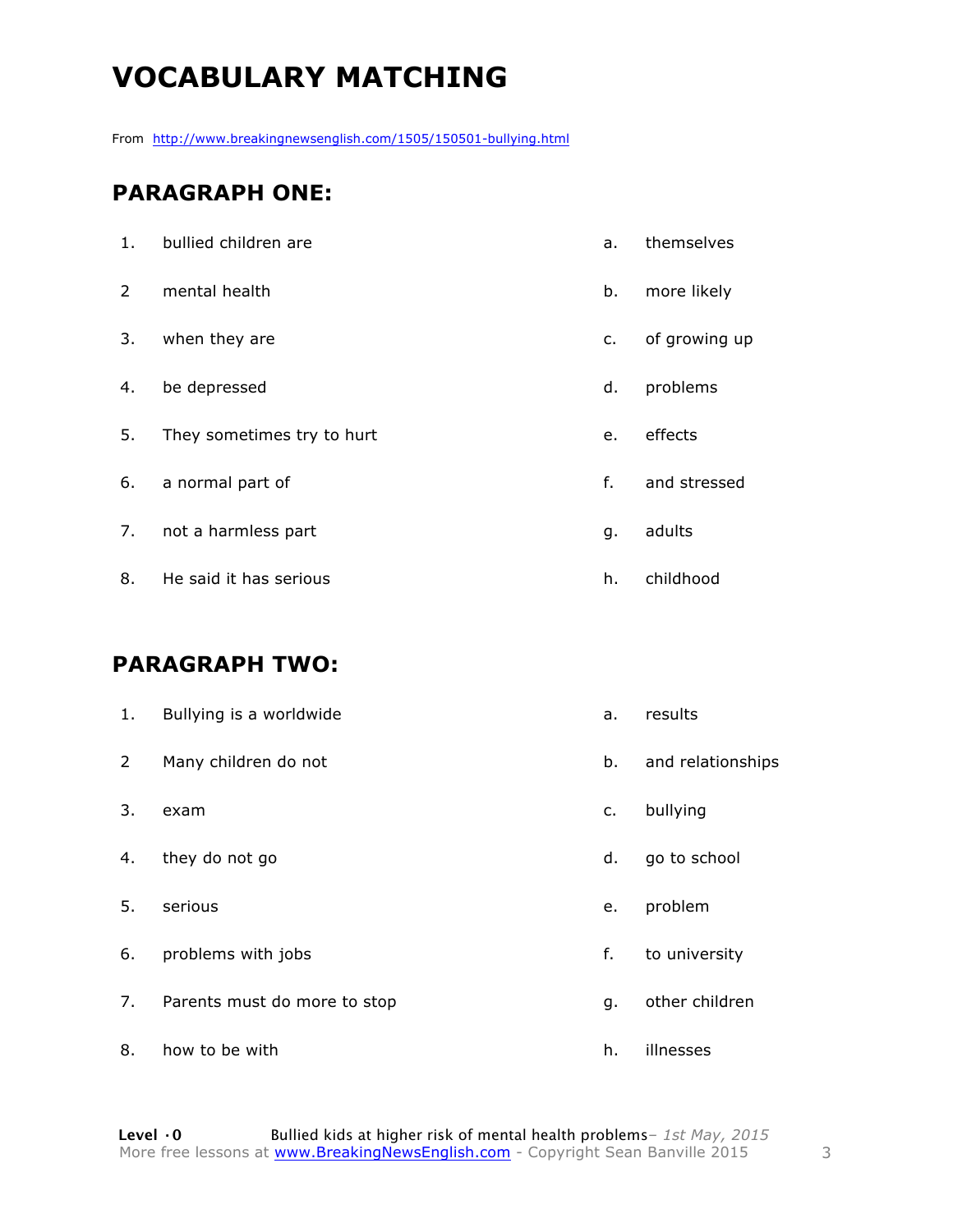# **LISTEN AND FILL IN THE GAPS**

From http://www.breakingnewsenglish.com/1505/150501-bullying.html

| A study says bullied children (1) _________________________ to have                                                                                                                                                           |  |
|-------------------------------------------------------------------------------------------------------------------------------------------------------------------------------------------------------------------------------|--|
|                                                                                                                                                                                                                               |  |
| can be depressed (3) ________________________. They sometimes                                                                                                                                                                 |  |
| try to hurt themselves. People think bullying                                                                                                                                                                                 |  |
|                                                                                                                                                                                                                               |  |
|                                                                                                                                                                                                                               |  |
| said it has (6) _________________________.                                                                                                                                                                                    |  |
| Bullying is a (7) ________________________. Many children do not go                                                                                                                                                           |  |
| to school. Their (8) _______________________ become bad so they                                                                                                                                                               |  |
| do not (9) _________________________. They sometimes have serious                                                                                                                                                             |  |
|                                                                                                                                                                                                                               |  |
| relationships. Parents must (11) ________________________ bullying.                                                                                                                                                           |  |
| They must teach their children (12) _______________________________ other                                                                                                                                                     |  |
| children. The contract of the contract of the contract of the contract of the contract of the contract of the contract of the contract of the contract of the contract of the contract of the contract of the contract of the |  |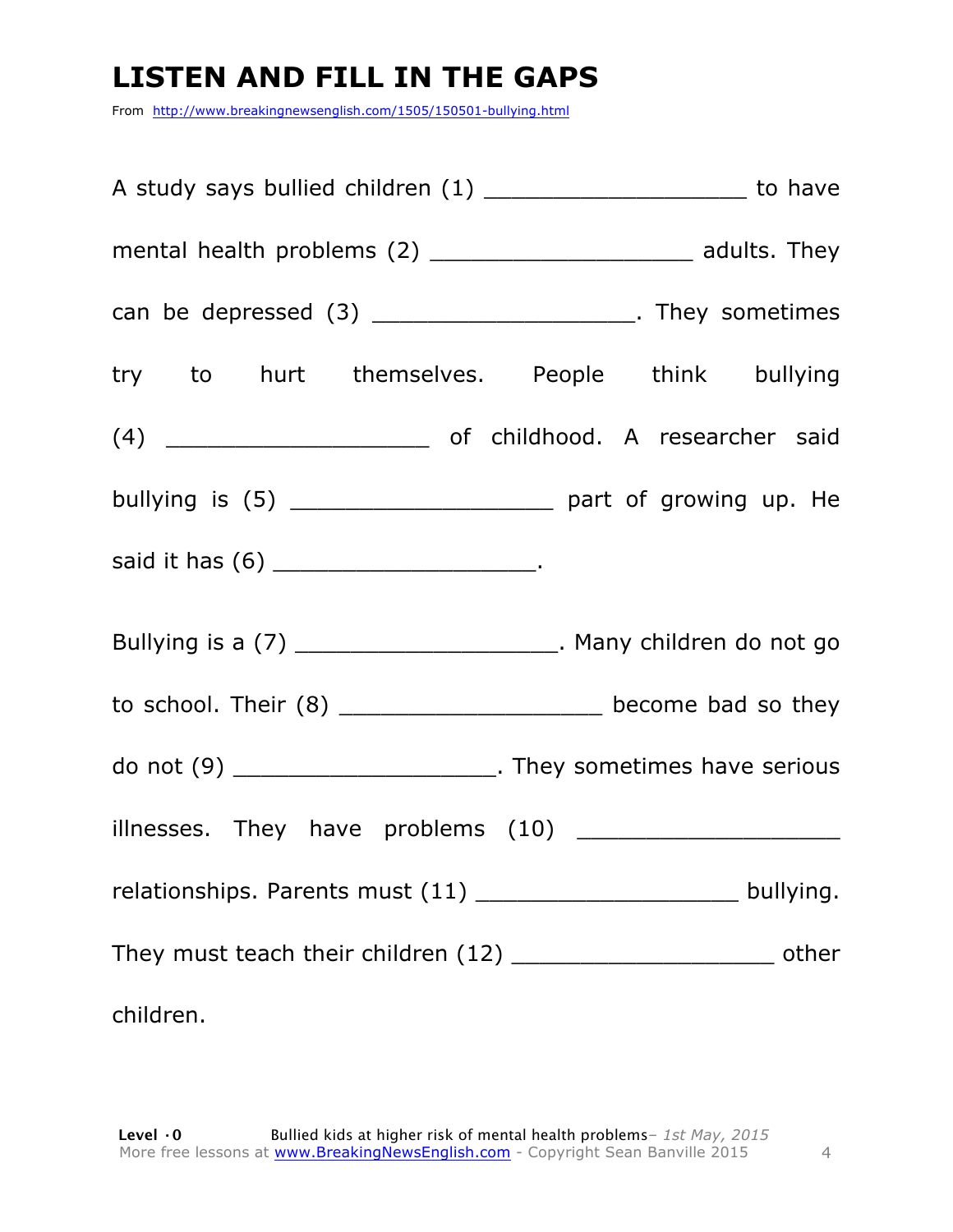# **PUT A SLASH ( / )WHERE THE SPACES ARE**

From http://www.breakingnewsenglish.com/1505/150501-bullying.html

Astudysaysbulliedchildrenaremorelikelytohavementalhealthproble

mswhentheyareadults.Theycanbedepressedandstressed.Theysom

etimestrytohurtthemselves.Peoplethinkbullyingisanormalpartofchil

dhood.Aresearchersaidbullyingisnotaharmlesspartofgrowingup.He

saidithasseriouseffects.Bullyingisaworldwideproblem.Manychildren

donotgotoschool.Theirexamresultsbecomebadsotheydonotgotouni

versity.Theysometimeshaveseriousillnesses.Theyhaveproblemswit

hjobsandrelationships.Parentsmustdomoretostopbullying.Theymu

stteachtheirchildrenhowtobewithotherchildren.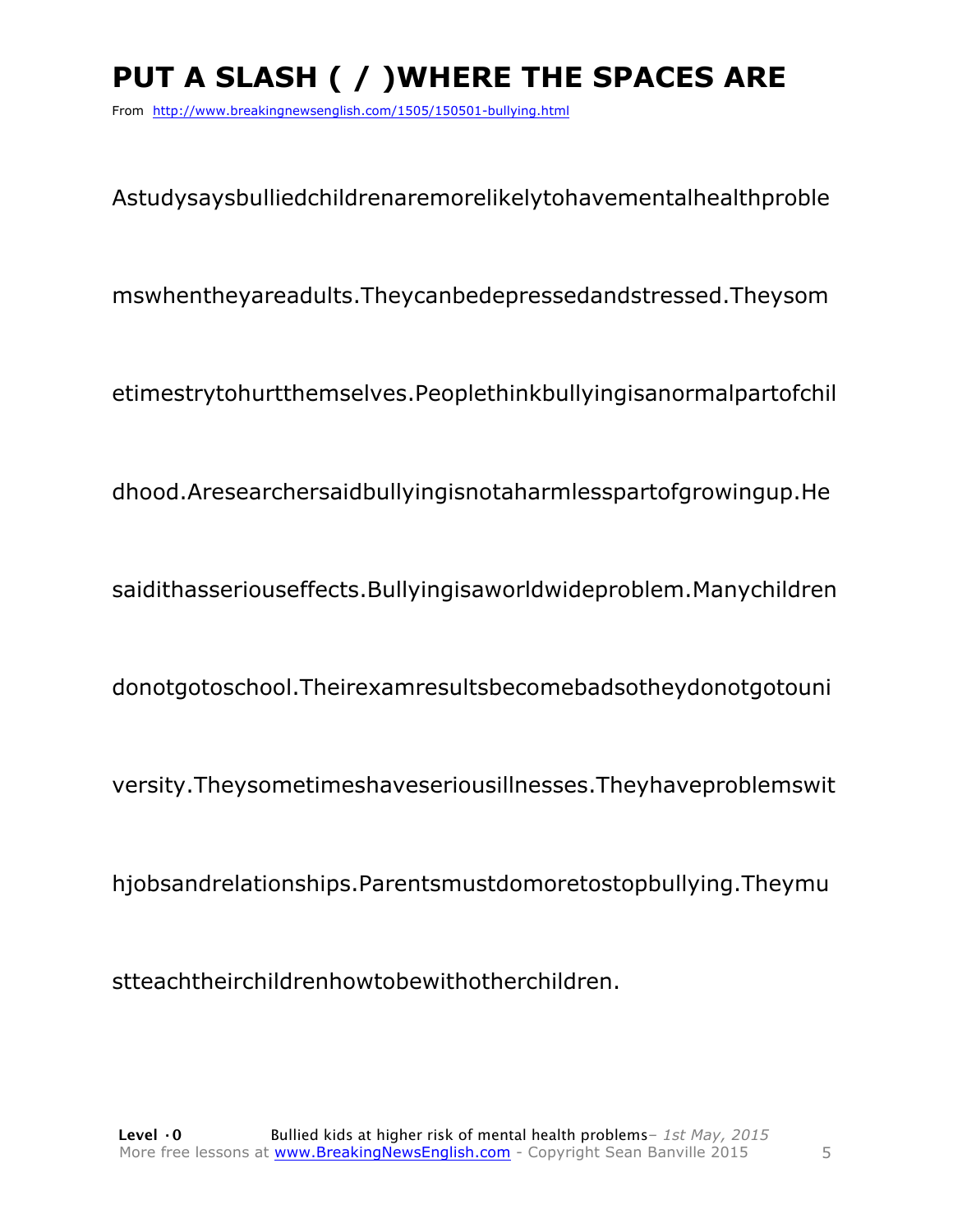### **WRITE QUESTIONS & ASK YOUR PARTNER(S)**

Student A: Do not show these to your speaking partner(s).

| a) |  |  |
|----|--|--|
| b) |  |  |
| c) |  |  |
| d) |  |  |
| e) |  |  |
| f) |  |  |
|    |  |  |

*Bullied kids at higher risk of mental health problems – 1st May* More free lessons at www.BreakingNewsEnglish.com

# **WRITE QUESTIONS & ASK YOUR PARTNER(S)**

-----------------------------------------------------------------------------

Student B: Do not show these to your speaking partner(s).

| a) |  |  |
|----|--|--|
| b) |  |  |
| c) |  |  |
| d) |  |  |
| e) |  |  |
| f) |  |  |
|    |  |  |